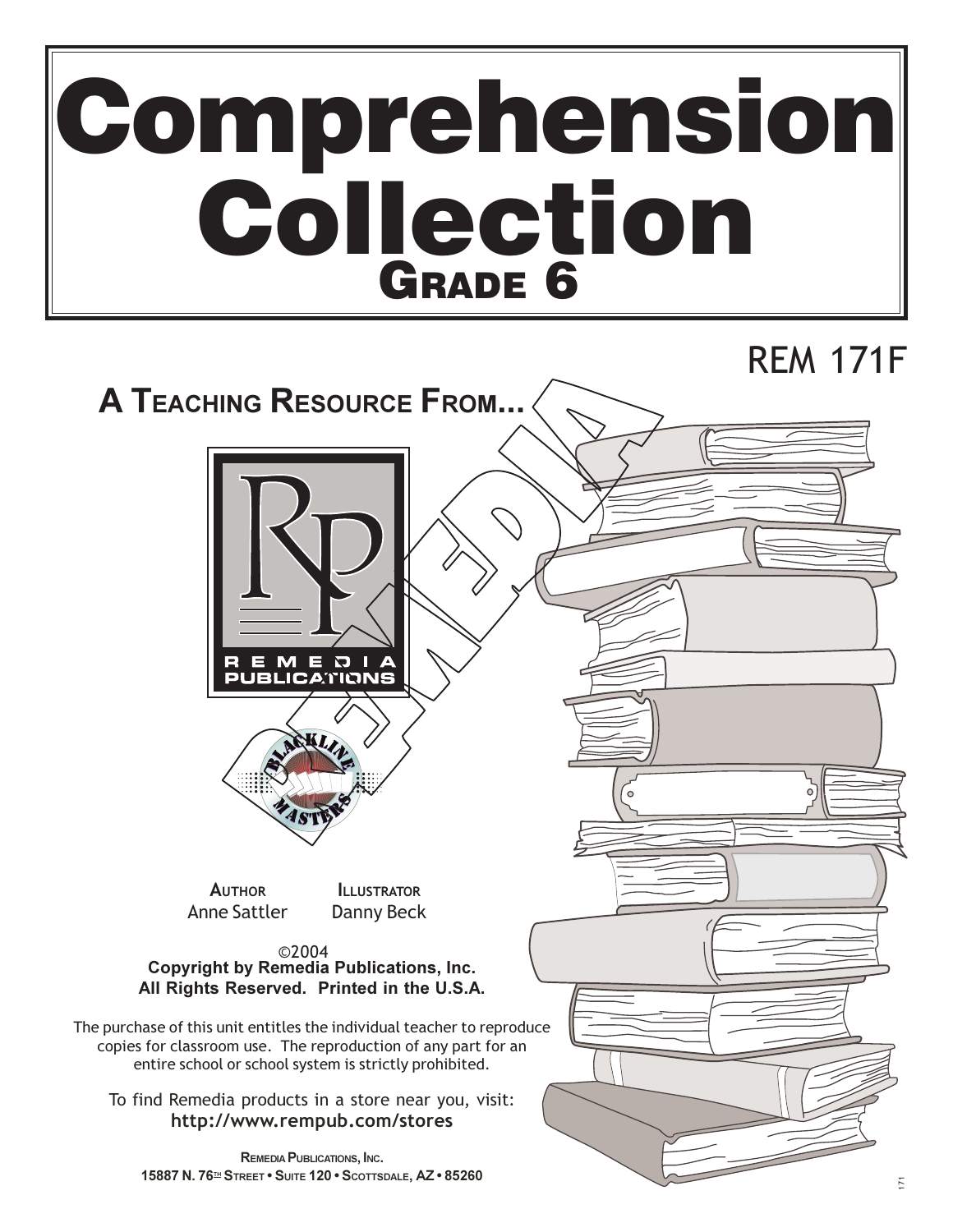# **TRACK AND FIELD**

Track events are running contests. Dashes are the shortest running events. The contestants must run as fast as possible for a short distance. Runs are longer than dashes. The runner begins more slowly but starts to go faster as he or she gets close to the finish line. In the hurdles, the runner must run a short distance, jump over a hurdle, run again and jump again, and so on until the finish line is reached.

Field events are throwing and jumping contests. In the high jump, the object is to see who can jump the highest over a bar. In the long jump, the contestant tries to jump the greatest distance forward after a running start. A pole vaulter uses a pole to help clear a raised bar. Throwing contests include hurling a discus which looks like a heavy metal plate. In the shot put, a person throws a heavy metal ball.



- 1. Track events are what kind of contests?\_\_\_\_\_\_\_\_\_\_\_\_\_\_\_\_\_\_\_\_\_\_\_\_\_\_\_\_\_\_\_\_\_\_\_\_\_\_
- 2. What are dashes? The contract of  $2\pi$
- 3. Which track event is longer than the dash?
- 4. What are field events?\_\_\_\_\_\_\_\_\_\_\_\_\_\_\_\_\_\_\_\_\_\_\_\_\_\_\_\_\_\_\_\_\_\_\_\_\_\_\_\_\_\_\_\_\_\_\_\_\_\_\_\_\_\_\_\_\_
- 5. The object of a long jump is what?\_\_\_\_\_\_\_\_\_\_\_\_\_\_\_\_\_\_\_\_\_\_\_\_\_\_\_\_\_\_\_\_\_\_\_\_\_\_\_\_\_\_\_\_
- 6. In the pole vault, the contestant jumps over what?
- 7. What looks like a heavy metal plate?\_\_\_\_\_\_\_\_\_\_\_\_\_\_\_\_\_\_\_\_\_\_\_\_\_\_\_\_\_\_\_\_\_\_\_\_\_\_\_\_
- 8. What is thrown in the shot put?\_\_\_\_\_\_\_\_\_\_\_\_\_\_\_\_\_\_\_\_\_\_\_\_\_\_\_\_\_\_\_\_\_\_\_\_\_\_\_\_\_\_\_\_\_\_\_
- **EXTENDED ACTIVITY:** Many runners compete in marathons. What is a marathon? Use a dictionary to help find the answer.

\_\_\_\_\_\_\_\_\_\_\_\_\_\_\_\_\_\_\_\_\_\_\_\_\_\_\_\_\_\_\_\_\_\_\_\_\_\_\_\_\_\_\_\_\_\_\_\_\_\_\_\_\_\_\_\_\_\_\_\_\_\_\_\_\_\_\_\_\_\_\_\_\_\_\_\_\_\_\_\_\_

\_\_\_\_\_\_\_\_\_\_\_\_\_\_\_\_\_\_\_\_\_\_\_\_\_\_\_\_\_\_\_\_\_\_\_\_\_\_\_\_\_\_\_\_\_\_\_\_\_\_\_\_\_\_\_\_\_\_\_\_\_\_\_\_\_\_\_\_\_\_\_\_\_\_\_\_\_\_\_\_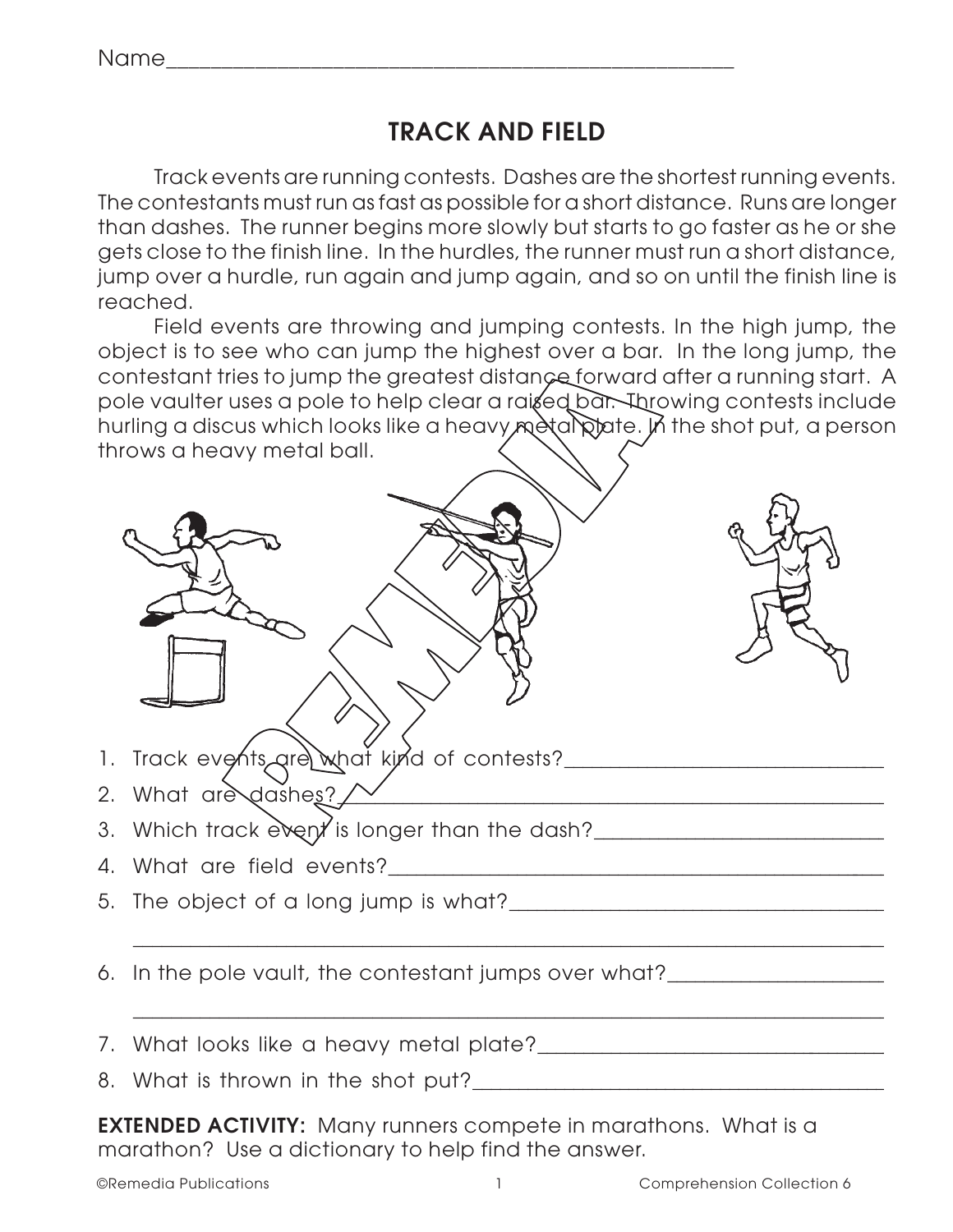Name\_\_\_\_\_\_\_\_\_\_\_\_\_\_\_\_\_\_\_\_\_\_\_\_\_\_\_\_\_\_\_\_\_\_\_\_\_\_\_\_\_\_\_\_\_\_\_\_\_\_\_

### **Why do we have a moon?**

Why Earth has a moon is a mystery. Planetary scientists still don't know for sure where it came from.

They do not think that Earth and the moon formed at the same time. They are too different. For example, Earth has a big iron core. The moon has

hardly any iron at all. Many other things that are on Earth do not exist on the moon.

The most popular belief now is that an object the size of Mars struck Earth's edge about four and a half billion years ago. Pieces from the object flew into space. Some of them spun together again and formed the moon.

Earth would not be what it is today without the moon. The moon's gravitation helps to keep the Earth steady. Earth's slight tilt is what gives us seasons. The steadiness of the tilt makes the seasons predictable. Without the moon, Earth might wobble a lot more. The result would be unlivable, ever-changing weather conditions.

- 1. What is mysterious about the moon?\_\_\_\_\_\_\_\_\_\_\_\_\_\_\_\_\_\_\_\_\_\_\_\_\_\_\_\_\_\_\_\_\_\_\_\_\_\_\_\_\_
- 2. Earth has what kind of core?\_\_\_\_\_\_\_\_\_\_\_\_\_\_\_\_\_\_\_\_\_\_\_\_\_\_\_\_\_\_\_\_\_\_\_\_\_\_\_\_\_\_\_\_\_\_\_\_\_
- 3. Draw lines to connect the words with their meanings.

| predictable | the central part of something     |
|-------------|-----------------------------------|
| wobble      | not changing; constant; even      |
| core        | able to tell what will happen     |
| mystery     | slant; lean; slope                |
| steady      | to move, sway, or shake           |
| tilt        | something not known or understood |

\_\_\_\_\_\_\_\_\_\_\_\_\_\_\_\_\_\_\_\_\_\_\_\_\_\_\_\_\_\_\_\_\_\_\_\_\_\_\_\_\_\_\_\_\_\_\_\_\_\_\_\_\_\_\_\_\_\_\_\_\_\_\_\_\_\_\_\_\_\_\_\_\_\_\_\_\_\_\_\_

4. A popular belief is that the moon formed how long ago?

5. Why are there different seasons on Earth?\_\_\_\_\_\_\_\_\_\_\_\_\_\_\_\_\_\_\_\_\_\_\_\_\_\_\_\_\_\_\_\_\_\_\_

6. What might happen to life on Earth if seasons were not predictable?

**EXTENDED ACTIVITY:** Besides iron, name three other natural things on Earth but not on the moon.

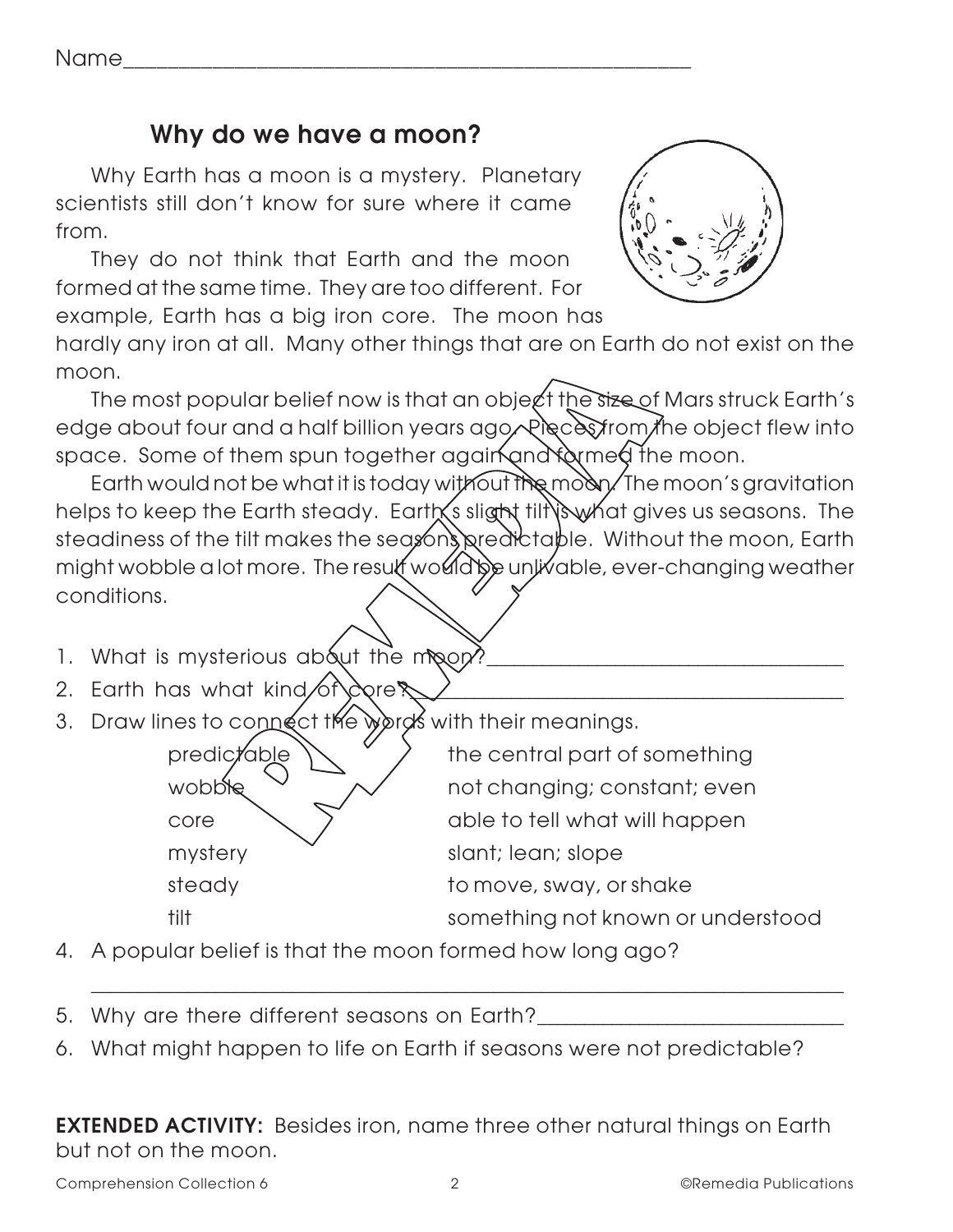# **WHALES AND FISH**



Whales look very much like fish, but they are different from fish.

Although both live only in water, the two have little else in common.

A whale is a warm-blooded being, which means its body temperature is always about the same. A fish is cold-blooded. Its body temperature changes as the temperature of the water changes.

Whales have horizontal tail fins. They spread from side to side. Fish have vertical tail fins that are lengthwise with their bodies.

Whales are air-breathing. They must come to the surface of the water to take in oxygen. Fish get oxygen from the water through their gills.

Fish lay eggs from which the babies hatch. Whales give birth to live babies.



#### **Complete the outline with details from the story.**

|     | I. Body temperature |                                                                                                                     |  |  |  |  |  |
|-----|---------------------|---------------------------------------------------------------------------------------------------------------------|--|--|--|--|--|
|     |                     | A. Whales                                                                                                           |  |  |  |  |  |
|     |                     |                                                                                                                     |  |  |  |  |  |
|     | В.                  |                                                                                                                     |  |  |  |  |  |
|     |                     | 1.                                                                                                                  |  |  |  |  |  |
|     | II. Tailfins        |                                                                                                                     |  |  |  |  |  |
|     | Α.                  | <u> 1989 - Johann Barbara, martxa alemaniar arg</u>                                                                 |  |  |  |  |  |
|     |                     | 1. Horizontal                                                                                                       |  |  |  |  |  |
|     | <b>B</b> .          |                                                                                                                     |  |  |  |  |  |
|     |                     | 1.<br><u> 1989 - Johann John Stone, mars eta bainar eta mondo eta politika</u>                                      |  |  |  |  |  |
| Ш.  |                     |                                                                                                                     |  |  |  |  |  |
|     | $A_{1}$             |                                                                                                                     |  |  |  |  |  |
|     |                     |                                                                                                                     |  |  |  |  |  |
|     |                     | 1. Air-breathing                                                                                                    |  |  |  |  |  |
|     | Β.                  |                                                                                                                     |  |  |  |  |  |
|     |                     | 1.                                                                                                                  |  |  |  |  |  |
| IV. |                     | Producing young                                                                                                     |  |  |  |  |  |
|     | A. Whales           |                                                                                                                     |  |  |  |  |  |
|     |                     | 1. The contract of the contract of $\mathcal{L}_\mathcal{A}$                                                        |  |  |  |  |  |
|     | Β.                  | <u> 1989 - Johann John Stone, mars eta bainar eta industrial eta erromania eta industrial eta erromania eta err</u> |  |  |  |  |  |
|     |                     |                                                                                                                     |  |  |  |  |  |
|     |                     |                                                                                                                     |  |  |  |  |  |

**EXTENDED ACTIVITY:** Whales are mammals. What does this mean?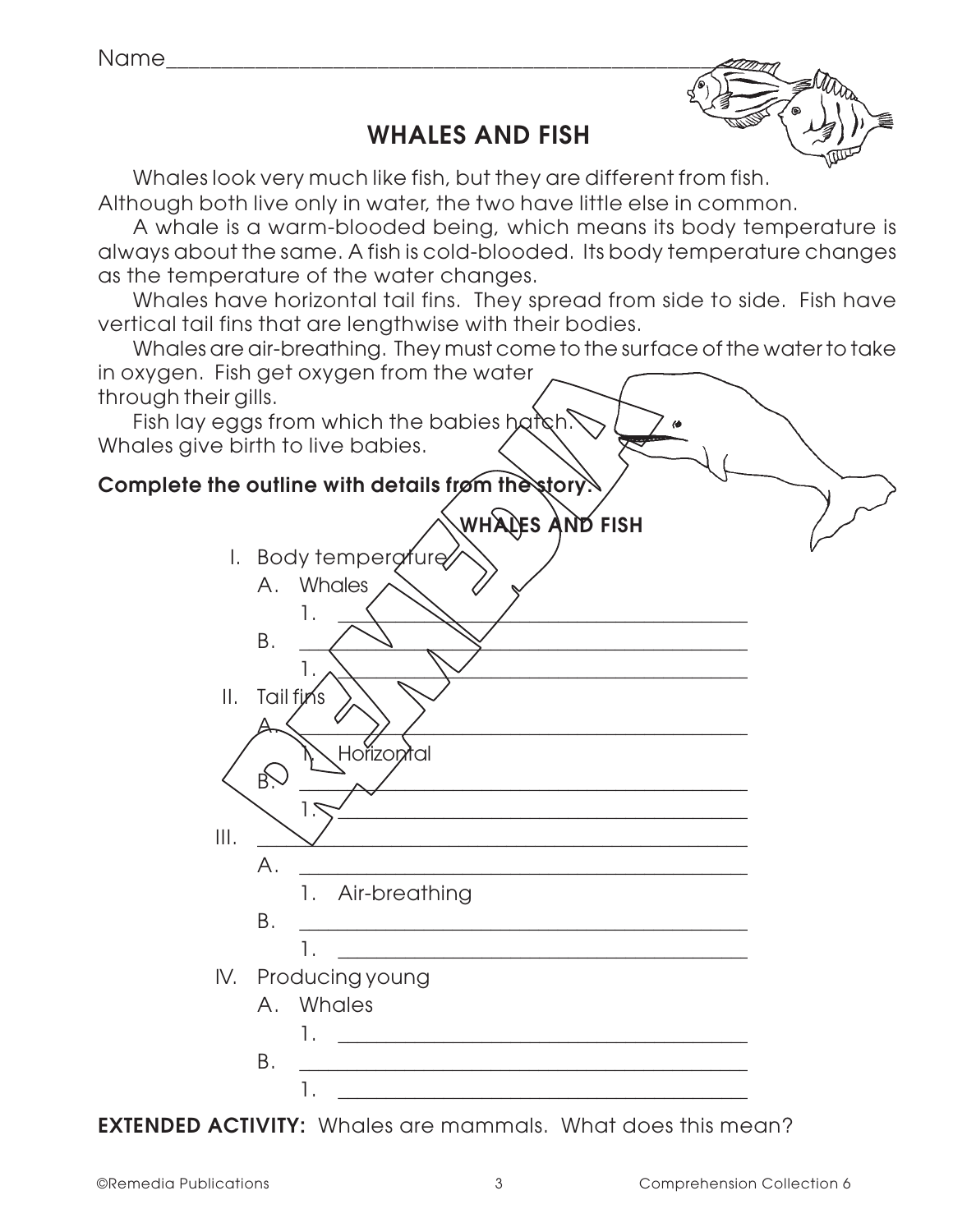| $N \sim m$ |  | _____<br>_____<br>______<br>___ | _______ |
|------------|--|---------------------------------|---------|
|            |  |                                 |         |

# **WHAT ANIMAL AM I?**

#### **Read each description; then write the animal's name under its picture.**

aardvark tapir armadillo

I look like I should belong to the pig family but, actually, I am related to the horse and rhinoceros. I am most active at night and I love very warm climates.

I have strong claws which I use to dig into nests of ants or termites. I use my long, sticky tongue to capture them. I live in Africa. I have no front teeth.

My body is covered with strong plates which are made of bone. These plates protect me from attack by other animals. I eat insects.



\_\_\_\_\_\_\_\_\_\_\_\_\_\_\_\_\_\_\_\_\_\_\_\_\_\_\_\_\_\_\_\_\_\_\_\_\_\_\_\_\_\_\_\_\_\_\_\_\_\_\_\_\_\_\_\_\_\_\_\_\_\_\_\_\_\_\_\_\_\_\_\_\_\_\_\_\_\_\_\_\_\_\_\_\_\_\_\_\_\_\_\_\_\_\_\_\_\_\_\_\_\_\_\_\_\_\_\_\_\_\_\_\_\_\_\_\_\_\_\_\_\_\_\_\_\_\_\_\_\_\_\_\_\_\_\_\_\_\_\_\_\_\_\_\_\_\_\_

- 1. Which animal would be very unhappy in a cold climate?
- 2. On what continent would you find an aardvark?
- 3. The tapir is related to what other animals?\_\_\_\_\_\_\_\_\_\_\_\_\_\_\_\_\_\_\_\_\_\_\_\_\_\_\_\_\_\_\_\_\_\_

\_\_\_\_\_\_\_\_\_\_\_\_\_\_\_\_\_\_\_\_\_\_\_\_\_\_\_\_\_\_\_\_\_\_\_\_\_\_\_\_\_\_\_\_\_\_

4. Why is an armadillo's body covered with plates?

**EXTENDED ACTIVITY:** Choose one of the above animals. Write a short report about the animal.

Comprehension Collection 6 (Comprehension Collection 6  $\overline{a}$  4 (Comprehension Collections)

\_\_\_\_\_\_\_\_\_\_\_\_\_\_\_\_\_\_\_\_\_\_\_\_\_\_\_\_\_\_\_\_\_\_\_\_\_\_\_\_\_\_\_\_\_\_\_\_\_\_\_\_\_\_\_\_\_\_\_\_\_\_\_\_\_\_\_\_\_\_\_\_\_\_\_\_\_\_\_\_